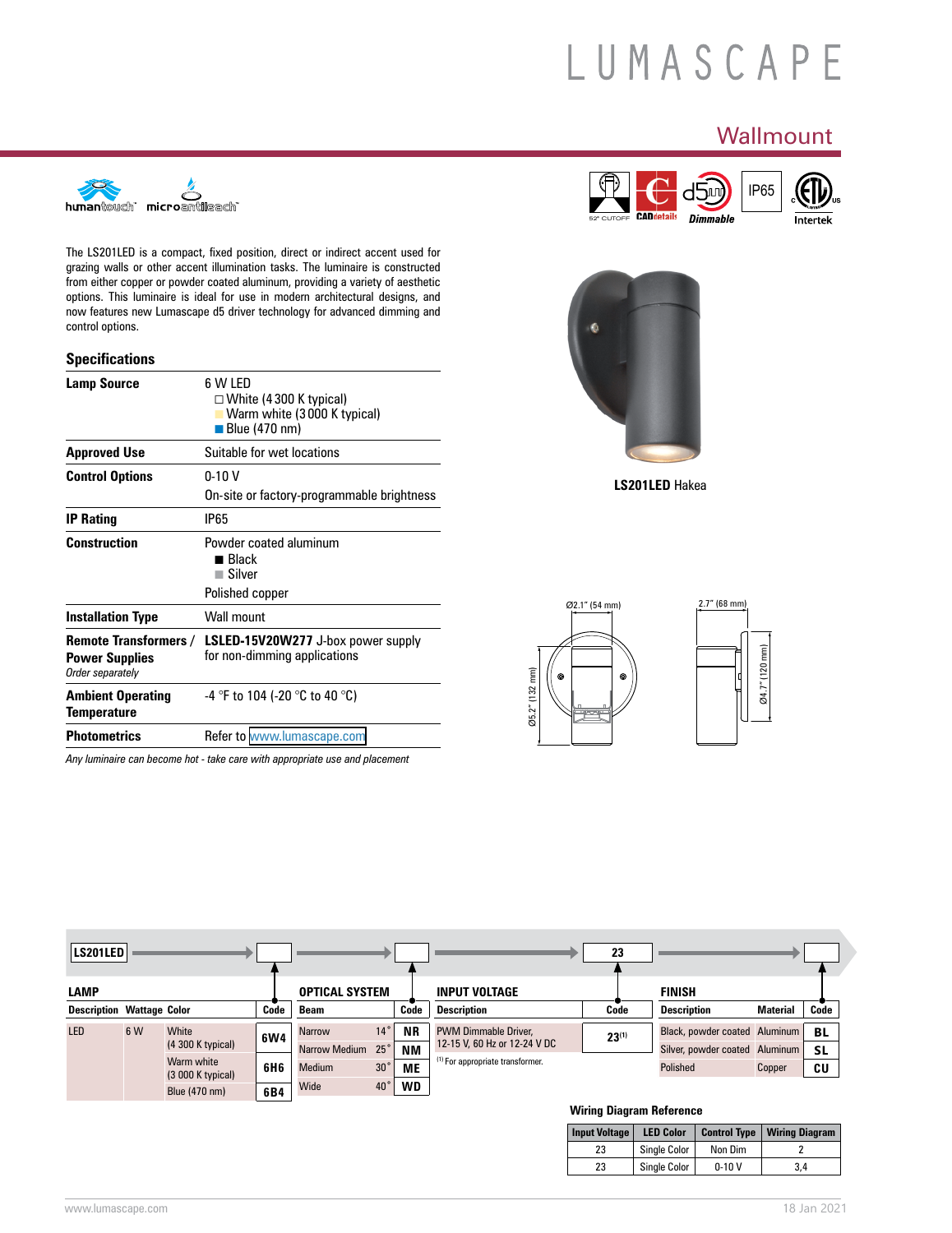# **Photometrics**

Power Input 6.9

Photometric data is based on test results from a NIST traceable testing lab. IES data is available at www.lumascape.com. *Note: No depreciation factor is applied to the data shown*.



Polar Candela Distribution



|             | $C_0^\circ$  | $C 15^\circ$ | $C30^\circ$ | $C$ 45 $^{\circ}$ | $C 60^\circ$ | $C$ 75 $^{\circ}$ | $C90^\circ$  |
|-------------|--------------|--------------|-------------|-------------------|--------------|-------------------|--------------|
| $90^\circ$  | $\bf{0}$     | $\bf{0}$     | 0           | 0                 | 0            | 0                 | 0            |
| $100^\circ$ | $\bf{0}$     | $\bf{0}$     | 0           | 0                 | 0            | 0                 | 0            |
| $110^\circ$ | $\bf{0}$     | $\bf{0}$     | 0           | 0                 | 0            | 0                 | $\mathbf{0}$ |
| $120^\circ$ | $\mathbf{0}$ | $\bf{0}$     | 0           | $\bf{0}$          | 0            | 0                 | 0            |
| $130^\circ$ | 3            | 3            | 3           | 3                 | 3            | 3                 | 4            |
| $140^\circ$ | 19           | 18           | 16          | 16                | 18           | 20                | 23           |
| $150^\circ$ | 81           | 89           | 96          | 94                | 88           | 87                | 89           |
| $160^\circ$ | 315          | 326          | 333         | 334               | 333          | 333               | 333          |
| $170^\circ$ | 821          | 834          | 841         | 841               | 841          | 839               | 850          |
| $180^\circ$ | 1184         | 1184         | 1184        | 1184              | 1184         | 1184              | 1184         |
|             |              |              |             |                   |              |                   |              |

|  |  | Illuminance at a Distance |
|--|--|---------------------------|
|  |  |                           |

| ft | <b>Center Beam fc</b> | Beam Ø          |
|----|-----------------------|-----------------|
| 5  | 47.4                  | 3 <sub>ft</sub> |
| 10 | 11.8                  | 5 <sub>ft</sub> |
| 15 | 5.3                   | 8ft             |
| 25 | 1.9                   | 13 ft           |
| 30 | 1.3                   | 16 ft           |
| 40 | 0.7                   | 21 ft           |
| 50 | 0.5                   | $27$ ft         |

# Polar Candela Distribution

#### Illuminance at a Distance

|                 |         | 581                | 170°       | 160° |      |            |                          | $C_0^\circ$  | $C 15^\circ$ | $C30^\circ$  | $C$ 45 $^{\circ}$ | $C 60^\circ$ | $C75^\circ$  | $C 90^\circ$ | ft  | <b>Center Beam fc</b> | Beam Ø          |
|-----------------|---------|--------------------|------------|------|------|------------|--------------------------|--------------|--------------|--------------|-------------------|--------------|--------------|--------------|-----|-----------------------|-----------------|
|                 |         |                    |            |      | 150° |            | $0^\circ$                | $\mathbf{0}$ | $\mathbf{0}$ | $\mathbf{0}$ | $\mathbf{0}$      | $\mathbf{0}$ | $\mathbf{0}$ | $\mathbf{0}$ |     |                       |                 |
|                 |         |                    |            |      |      | 140°       | $10^{\circ}$             | $\mathbf{0}$ | $\mathbf{0}$ | $\mathbf{0}$ | $\mathbf{0}$      | $\mathbf{0}$ | $\mathbf{0}$ | $\mathbf{0}$ | 5   | 23.2                  | 4ft             |
|                 |         | 436                |            |      |      |            | $20^\circ$               | $\mathbf{0}$ | $\mathbf{0}$ | $\mathbf{0}$ | $\mathbf{0}$      | $\mathbf{0}$ | $\mathbf{0}$ | $\mathbf{0}$ | 10  | 5.8                   | 7 <sub>ft</sub> |
| <b>LS201LED</b> |         | $130^\circ$        |            |      |      | $30^\circ$ |                          |              |              |              | $\mathbf{0}$      | $\mathbf{0}$ | $\mathbf{0}$ | 15           | 2.6 | 11 ft                 |                 |
|                 | 4 300 K | 290                |            |      |      | 120°       | $40^\circ$               | 16           | 15           | 13           | 12                | 12           | 13           | 14           |     |                       |                 |
| 40° Beam Angle  |         | 110°               | $50^\circ$ | 51   | 48   | 44         | 41                       | 41           | 45           | 48           | 25                | 0.9          | 18 ft        |              |     |                       |                 |
|                 |         | 145                |            |      |      |            | $60^\circ$               | 147          | 140          | 129          | 121               | 119          | 123          | 127          | 30  | 0.6                   | 22 ft           |
| Power Input     | 7.5     |                    |            |      |      |            | $70^\circ$<br>100°       | 336          | 325          | 312          | 300               | 291          | 287          | 286          |     | 0.4                   | 29ft            |
| Lumens          | 359     |                    |            |      |      |            | $80^\circ$               | 523          | 517          | 512          | 506               | 501          | 498          | 497          | 40  |                       |                 |
|                 |         |                    |            |      |      |            | $90^\circ$<br>$90^\circ$ | 581          | 581          | 581          | 581               | 581          | 581          | 581          | 50  | 0.2                   | 36 ft           |
| Efficacy        | 48 lm/W | $C-0$ <sup>o</sup> |            |      |      |            |                          |              |              |              |                   |              |              |              |     |                       |                 |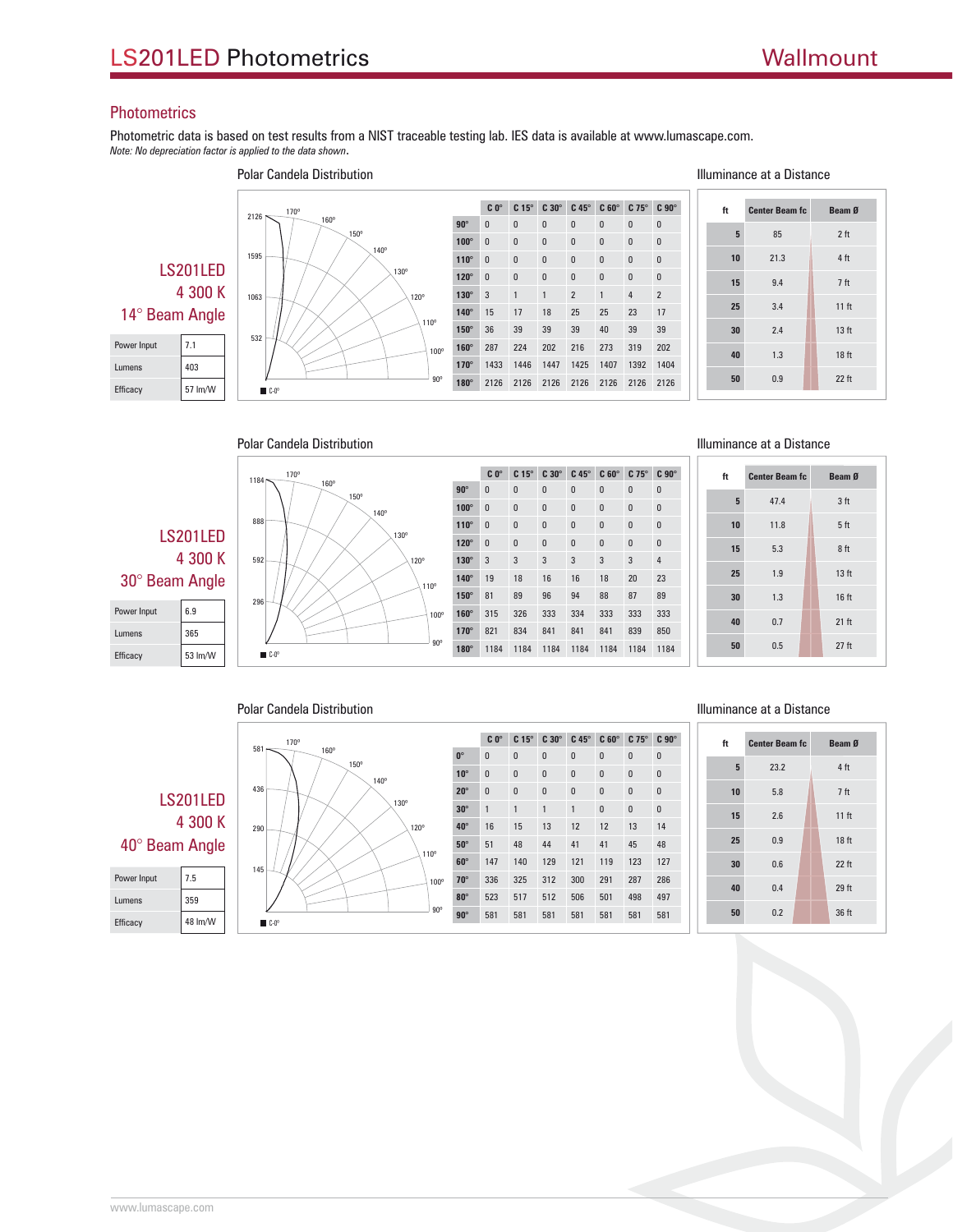



NOTE: The above diagrams are intended to show electrical pathways between luminaires and ancillary devices. These diagrams are not intended to show type or color of cord/wire, wire gauge or approved use of the cord/wire supplied with luminaires.

*Consult the luminaire-specific cutsheet or the factory for detailed specifications.*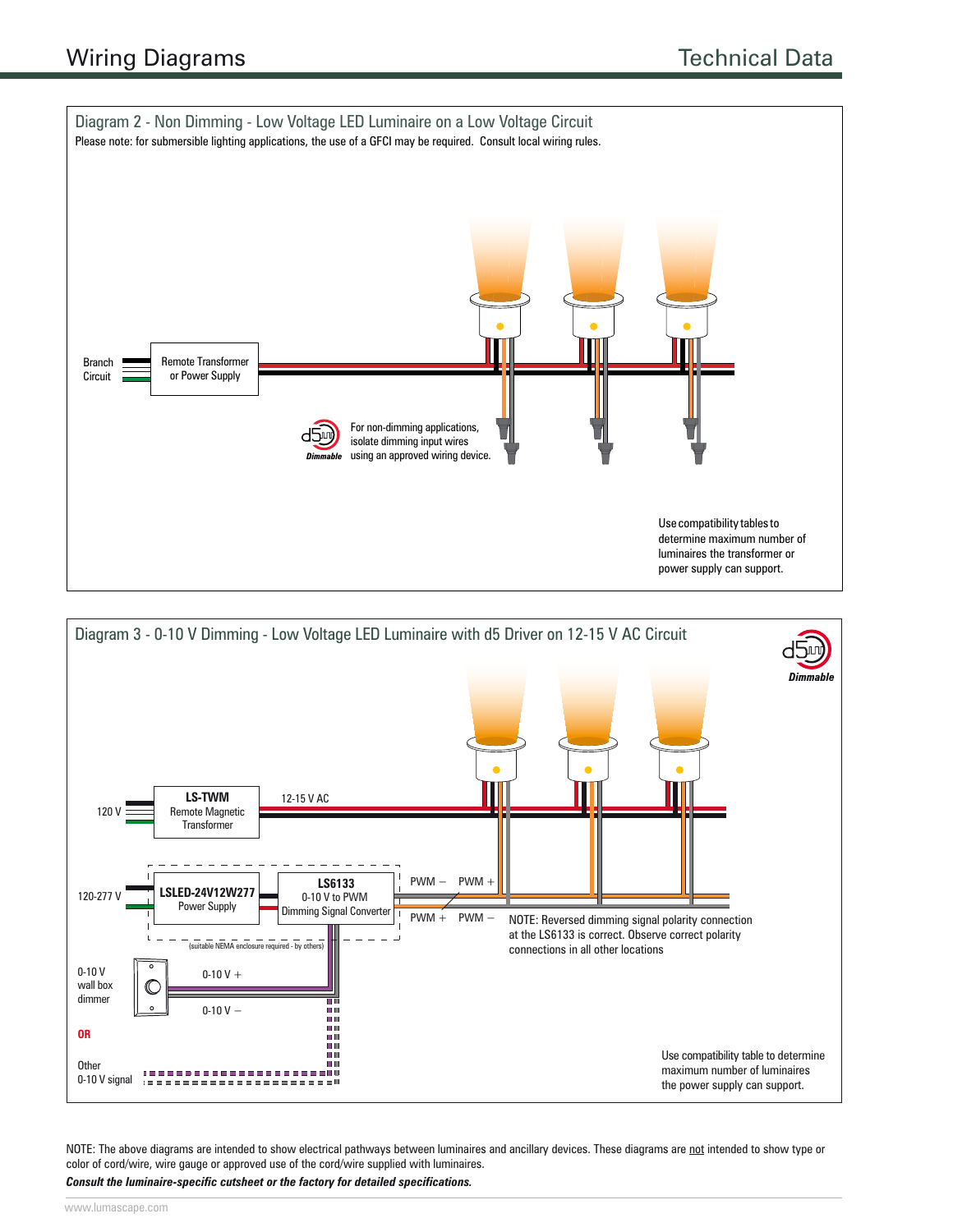

NOTE: The above diagrams are intended to show electrical pathways between luminaires and ancillary devices. These diagrams are not intended to show type or color of cord/wire, wire gauge or approved use of the cord/wire supplied with luminaires.

*Consult the luminaire-specific cutsheet or the factory for detailed specifications.*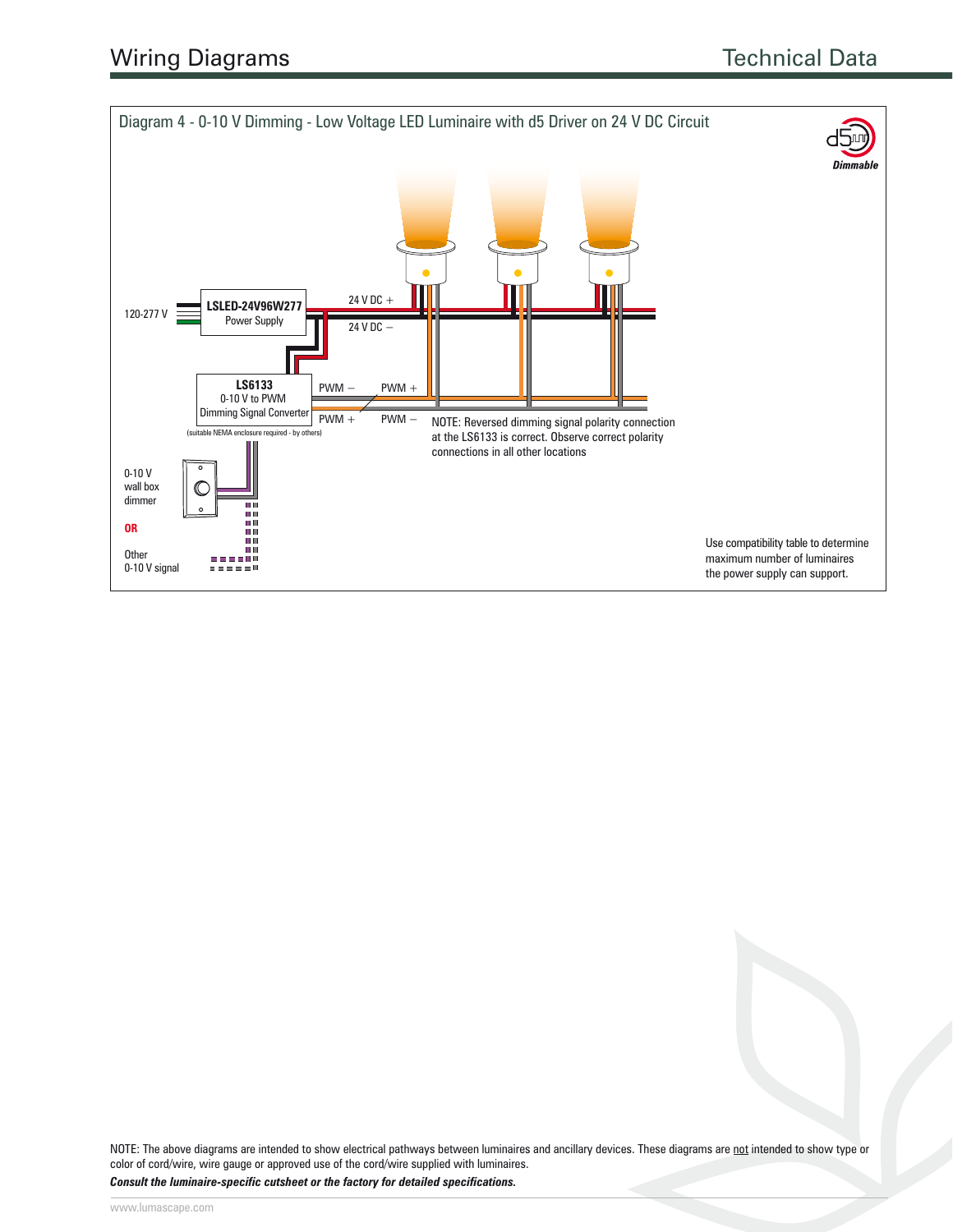#### Transformers and Power Supplies for Low Voltage LED Luminaires

The following list of transformers and power supplies are for use with luminaires specifically described as being compatible with either 12 V AC (wirewound only) transformers or with 12-24 V DC power supplies. Compatibility will be noted in the ordering code of the luminaire concerned, and will typically be referenced by Voltage Code '13' or '13-DIM'. In the case of '13-DIM' additional components may be required. Refer to the applicable wiring diagram/s.

Compatibility with each transformer or power supply is indicated by the value mentioned, representing the maximum number of luminaires that may be powered from each transformer or power supply. Please note, this does not take into consideration voltage drop or ampacity limits of the branch circuit. For assistance, please contact factory.

|                       |                     | <b>Wall Mounted Landscape Lighting Transformers</b> |                                                             |                                           | <b>Wall Mounted Transformers</b>       | <b>Class 2 Power</b><br>Supply      | <b>Direct Burial</b><br><b>Transformer</b> |                     |                    |
|-----------------------|---------------------|-----------------------------------------------------|-------------------------------------------------------------|-------------------------------------------|----------------------------------------|-------------------------------------|--------------------------------------------|---------------------|--------------------|
|                       | <b>LS-TWM-1-300</b> | <b>LS-TWM-2-600</b>                                 | <b>LS-TWM-3-900</b>                                         |                                           |                                        | LS-TWM-50   LS-TWM-100   LS-TWM-150 | <b>LS-TWM-250</b>                          | LSLED-24V96W277     | <b>LS-TDB1-300</b> |
| <b>Input Voltage</b>  | 120 V, 60 Hz        | 120 V, 60 Hz                                        | 120 V, 60 Hz                                                |                                           | 120 V, 60 Hz 120 V, 60 Hz 120 V, 60 Hz |                                     | 120 V, 60 Hz                               | 120-277 V. 50/60 Hz | 120 V, 60 Hz       |
| <b>Output Voltage</b> |                     |                                                     | 12/13/14/15 V 60 Hz 12/13/14/15 V 60 Hz 12/13/14/15 V 60 Hz | 12 V, 60 Hz<br>12 V, 60 Hz<br>12 V, 60 Hz |                                        |                                     | 12 V, 60 Hz                                | 24 V DC             | 12.5 V, 60 Hz      |
| Wattage               | x 300 W circuit     | 2 x 300 W circuits                                  | $3 \times 300$ W circuits                                   | 50 W                                      | 100 W                                  | 150 W                               | 250 W                                      | 96 W                | 300 W              |
| LS201LED              | 23                  | 46                                                  | 69                                                          |                                           |                                        | 9                                   | 23                                         |                     |                    |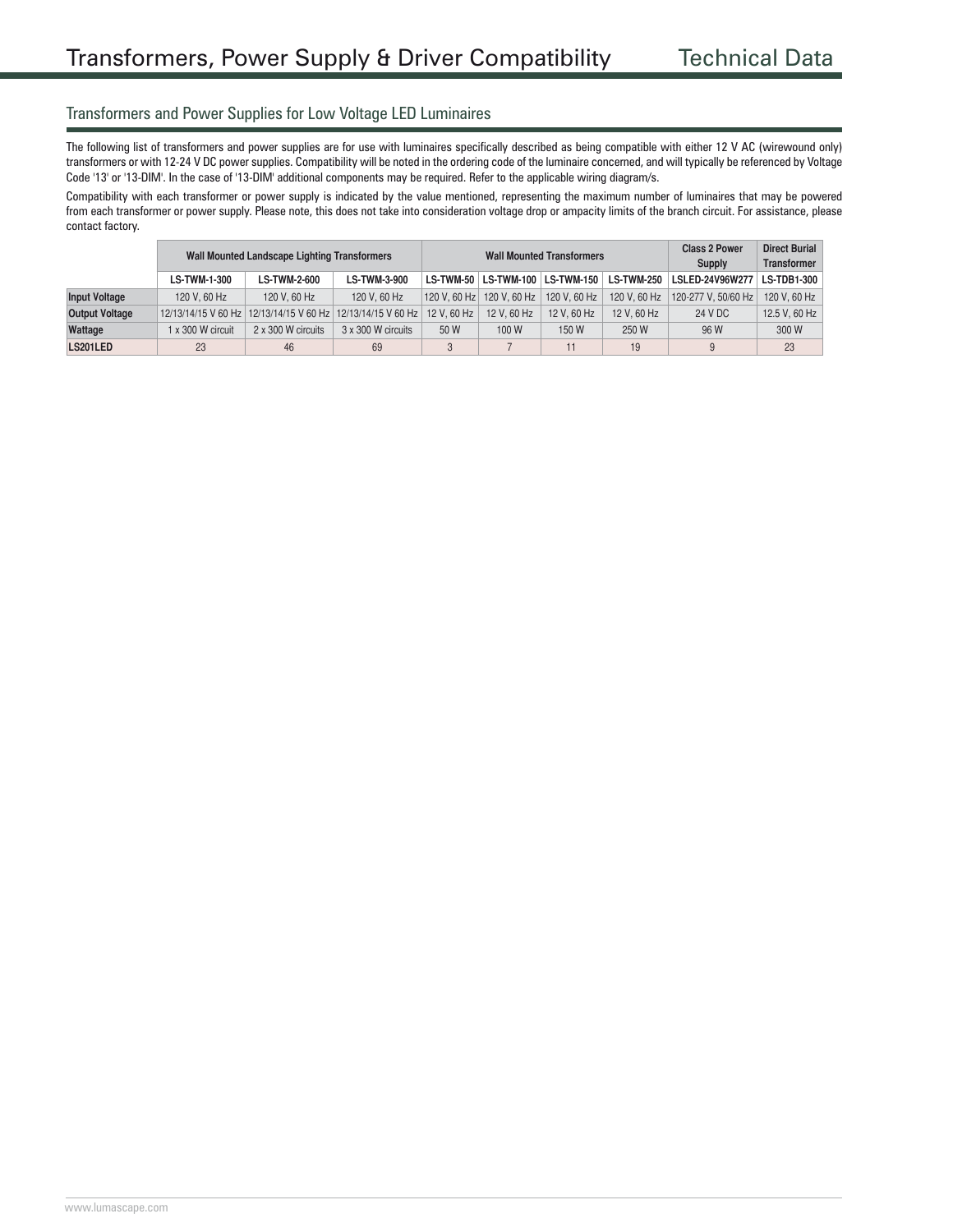## Transformers for Landscape Lighting Applications

#### **LS-TWM-1-300**

|                        | Magnetic transformer - wall mounted                                       |  |  |  |  |  |
|------------------------|---------------------------------------------------------------------------|--|--|--|--|--|
| Input                  | 120 V                                                                     |  |  |  |  |  |
| <b>Rating</b>          | 300 W                                                                     |  |  |  |  |  |
| <b>Output</b>          | 12/13/14/15 V                                                             |  |  |  |  |  |
| <b>Output Circuits</b> |                                                                           |  |  |  |  |  |
| <b>Protection</b>      | Electrostatic shield, magnetic breaker                                    |  |  |  |  |  |
| <b>Approvals</b>       | UL, CUL                                                                   |  |  |  |  |  |
| <b>NEMA Rating</b>     | 3R                                                                        |  |  |  |  |  |
| <b>Construction</b>    | Stainless steel                                                           |  |  |  |  |  |
| <b>Dimensions</b>      | <b>W</b> 6.8" (173 mm) <b>D</b> 6.19" (157 mm)<br><b>H</b> 17.6" (447 mm) |  |  |  |  |  |
| Weight                 | 27 lb (12.3 kg)                                                           |  |  |  |  |  |

#### **LS-TWM-3-900**

Magnetic transformer - wall mounted

| 120 V                                                                |
|----------------------------------------------------------------------|
| 900 W                                                                |
| 12/13/14/15 V                                                        |
| 3                                                                    |
| Electrostatic shield, magnetic breaker                               |
| UL, CUL                                                              |
| 3R                                                                   |
| Stainless steel                                                      |
| $H$ 18.6" (472 mm)<br><b>W</b> 7.8" (198 mm) <b>D</b> 6.19" (157 mm) |
| 34 lb (15.5 kg)                                                      |
|                                                                      |

# Wall Mounted Transformers

#### **LS-TWM-50**

| Magnetic transformer - wall mounted |                                                                     |  |  |  |  |  |
|-------------------------------------|---------------------------------------------------------------------|--|--|--|--|--|
| Input                               | 120 V or 240 V                                                      |  |  |  |  |  |
| <b>Rating</b>                       | 50 W                                                                |  |  |  |  |  |
| <b>Output</b>                       | 12 V or 24 V                                                        |  |  |  |  |  |
| <b>Output Circuits</b>              |                                                                     |  |  |  |  |  |
| <b>Protection</b>                   | Isolation type transformer                                          |  |  |  |  |  |
| <b>Approvals</b>                    | UL, CUL                                                             |  |  |  |  |  |
| <b>NEMA Rating</b>                  | 3R                                                                  |  |  |  |  |  |
| <b>Construction</b>                 | Powder coated steel                                                 |  |  |  |  |  |
| <b>Dimensions</b>                   | <b>H</b> 8.03" (204 mm) <b>W</b> 3.31" (84 mm)<br>$D$ 3.08" (78 mm) |  |  |  |  |  |
| Weight                              | 4.4 lb $(2 \text{ kg})$                                             |  |  |  |  |  |
|                                     |                                                                     |  |  |  |  |  |

#### **LS-TWM-150**

| Magnetic transformer - wall mounted |                                                                     |  |  |  |  |
|-------------------------------------|---------------------------------------------------------------------|--|--|--|--|
| Input                               | 120 V or 240 V                                                      |  |  |  |  |
| <b>Rating</b>                       | 150 W                                                               |  |  |  |  |
| <b>Output</b>                       | 12 V or 24 V                                                        |  |  |  |  |
| <b>Output Circuits</b>              |                                                                     |  |  |  |  |
| <b>Protection</b>                   | Isolation type transformer                                          |  |  |  |  |
| <b>Approvals</b>                    | UL, CUL                                                             |  |  |  |  |
| <b>NEMA Rating</b>                  | 3R                                                                  |  |  |  |  |
| <b>Construction</b>                 | Powder coated steel                                                 |  |  |  |  |
| <b>Dimensions</b>                   | <b>H</b> 8.03" (204 mm) <b>W</b> 3.31" (84 mm)<br>$D$ 3.08" (78 mm) |  |  |  |  |
| Weight                              | 5.6 lb (2.5 kg)                                                     |  |  |  |  |
|                                     |                                                                     |  |  |  |  |

#### **LS-TWM-2-600**

| Magnetic transformer - wall mounted |                                                                           |  |  |  |
|-------------------------------------|---------------------------------------------------------------------------|--|--|--|
| Input                               | 120 V                                                                     |  |  |  |
| <b>Rating</b>                       | 600 W                                                                     |  |  |  |
| <b>Output</b>                       | 12/13/14/15 V                                                             |  |  |  |
| <b>Output Circuits</b>              | 2                                                                         |  |  |  |
| <b>Protection</b>                   | Electrostatic shield, magnetic breaker                                    |  |  |  |
| <b>Approvals</b>                    | UL, CUL                                                                   |  |  |  |
| <b>NEMA Rating</b>                  | 3R                                                                        |  |  |  |
| <b>Construction</b>                 | Stainless steel                                                           |  |  |  |
| <b>Dimensions</b>                   | <b>W</b> 6.8" (173 mm) <b>D</b> 6.19" (157 mm)<br><b>H</b> 17.6" (447 mm) |  |  |  |
| Weight                              | 29 lb (13.2 kg)                                                           |  |  |  |

#### **LS-TDB1-300**

| Magnetic transformer - direct burial |                      |               |                  |  |
|--------------------------------------|----------------------|---------------|------------------|--|
| Input                                | 120 V                |               |                  |  |
| <b>Rating</b>                        | 300 W                |               |                  |  |
| <b>Output</b>                        | 12.5V                |               |                  |  |
| <b>Output Circuits</b>               |                      |               |                  |  |
| <b>Protection</b>                    | Circuit breaker      |               |                  |  |
| <b>Approvals</b>                     | ETL (US and Canada)  |               |                  |  |
| <b>NEMA Rating</b>                   | 12                   |               |                  |  |
| <b>Construction</b>                  | Reinforced composite |               |                  |  |
| <b>Dimensions</b>                    | H 9" (229 mm)        | W 9" (229 mm) | $D 7$ " (178 mm) |  |
| Weight                               | 8 lb (3.6 kg)        |               |                  |  |

#### **LS-TWM-100**

| Magnetic transformer - wall mounted |                                                |  |                   |  |
|-------------------------------------|------------------------------------------------|--|-------------------|--|
| Input                               | 120 V or 240 V                                 |  |                   |  |
| <b>Rating</b>                       | 100 W                                          |  |                   |  |
| <b>Output</b>                       | 12 V or 24 V                                   |  |                   |  |
| <b>Output Circuits</b>              |                                                |  |                   |  |
| <b>Protection</b>                   | Isolation type transformer                     |  |                   |  |
| <b>Approvals</b>                    | UL, CUL                                        |  |                   |  |
| <b>NEMA Rating</b>                  | 3R                                             |  |                   |  |
| <b>Construction</b>                 | Powder coated steel                            |  |                   |  |
| <b>Dimensions</b>                   | <b>H</b> 8.03" (204 mm) <b>W</b> 3.31" (84 mm) |  | $D$ 3.08" (78 mm) |  |
| Weight                              | 4.8 lb (2.2 kg)                                |  |                   |  |

#### **LS-TWM-250**

|                        | Magnetic transformer - wall mounted            |                   |
|------------------------|------------------------------------------------|-------------------|
| Input                  | 120 V or 240 V                                 |                   |
| <b>Rating</b>          | 250 W                                          |                   |
| <b>Output</b>          | 12 V or 24 V                                   |                   |
| <b>Output Circuits</b> | 1                                              |                   |
| <b>Protection</b>      | Isolation type transformer                     |                   |
| <b>Approvals</b>       | UL, CUL                                        |                   |
| <b>NEMA Rating</b>     | 3R                                             |                   |
| <b>Construction</b>    | Powder coated steel                            |                   |
| <b>Dimensions</b>      | <b>H</b> 8.03" (204 mm) <b>W</b> 3.31" (84 mm) | $D$ 3.08" (78 mm) |
| Weight                 | $6.7$ lb $(3$ kg)                              |                   |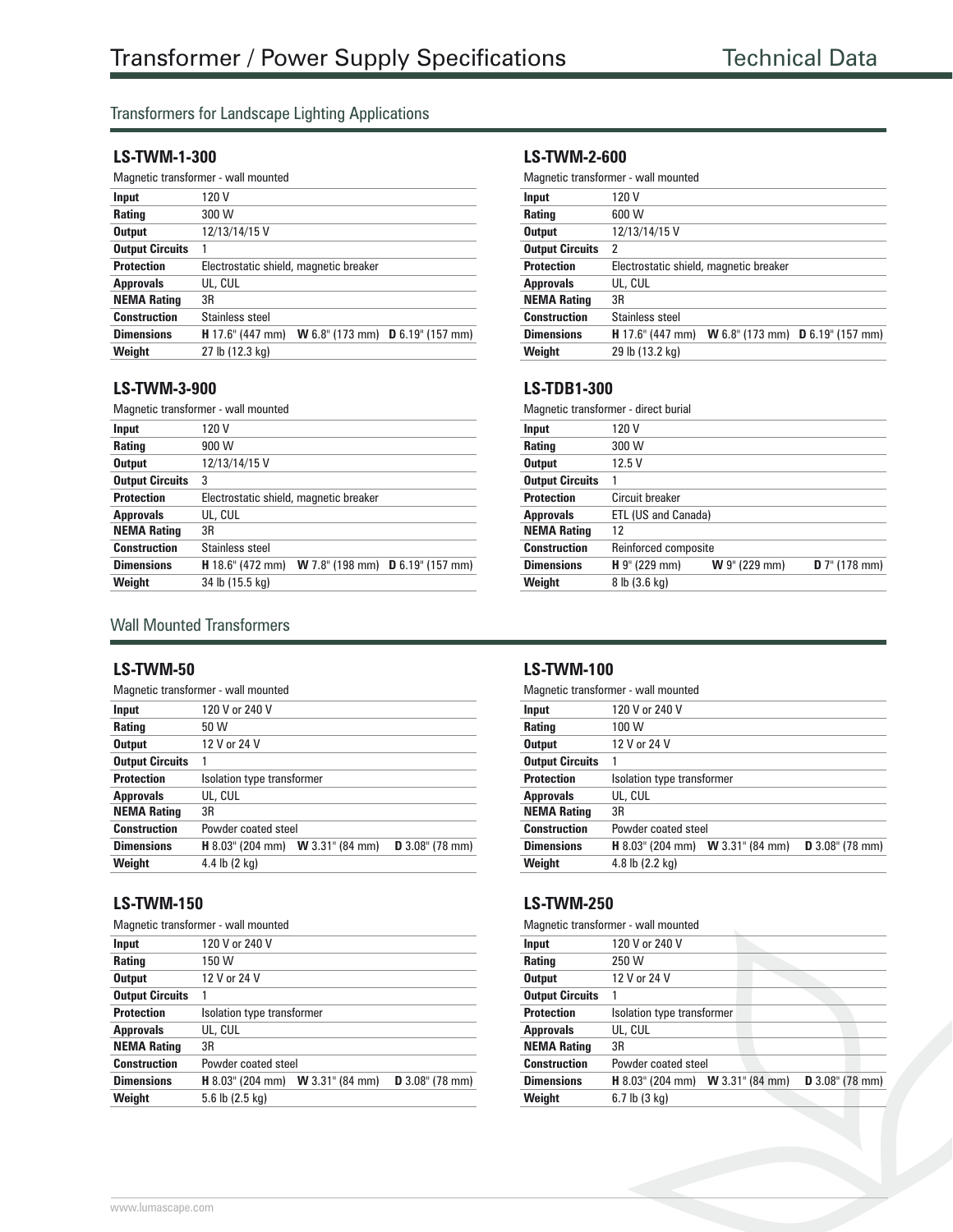## Class 2 LED Power Supplies

#### **LSLED-24V96W277**

| Electronic DC power supply - wall mounted |                          |                                               |  |  |
|-------------------------------------------|--------------------------|-----------------------------------------------|--|--|
| Input                                     | 120-277 V, 50/60 Hz      |                                               |  |  |
| Rating                                    | 96 W / 4 A               |                                               |  |  |
| <b>Output</b>                             | 24 V DC                  |                                               |  |  |
| <b>Output Circuits</b>                    |                          |                                               |  |  |
| <b>Approvals</b>                          | CSA, CSA-US              |                                               |  |  |
| Location                                  | Wet location             |                                               |  |  |
| <b>Dimensions</b>                         | <b>H</b> 12.32" (313 mm) | <b>W</b> 2.54" (65 mm) <b>D</b> 1.67" (42 mm) |  |  |
| Weight                                    | 2 lb (0.9 kg)            |                                               |  |  |

### **LSLED-24V12W277**

Electronic DC power supply - NEMA enclosure required (by others)

| Input                  | 120-277 V, 50/60 Hz         |                        |                    |
|------------------------|-----------------------------|------------------------|--------------------|
| Rating                 | 12 W / 0.5 A                |                        |                    |
| <b>Output</b>          | 24 V DC                     |                        |                    |
| <b>Output Circuits</b> |                             |                        |                    |
| <b>Approvals</b>       | UL, CUL Recognized, Class 2 |                        |                    |
| <b>IP</b> rating       | IP66                        |                        |                    |
| Location               | Wet location                |                        |                    |
| <b>Dimensions</b>      | $H$ 3.35" (85 mm)           | <b>W</b> 1.42" (36 mm) | $D 0.91$ " (23 mm) |
| Weight                 | $0.282$ lb $(0.1$ kg)       |                        |                    |